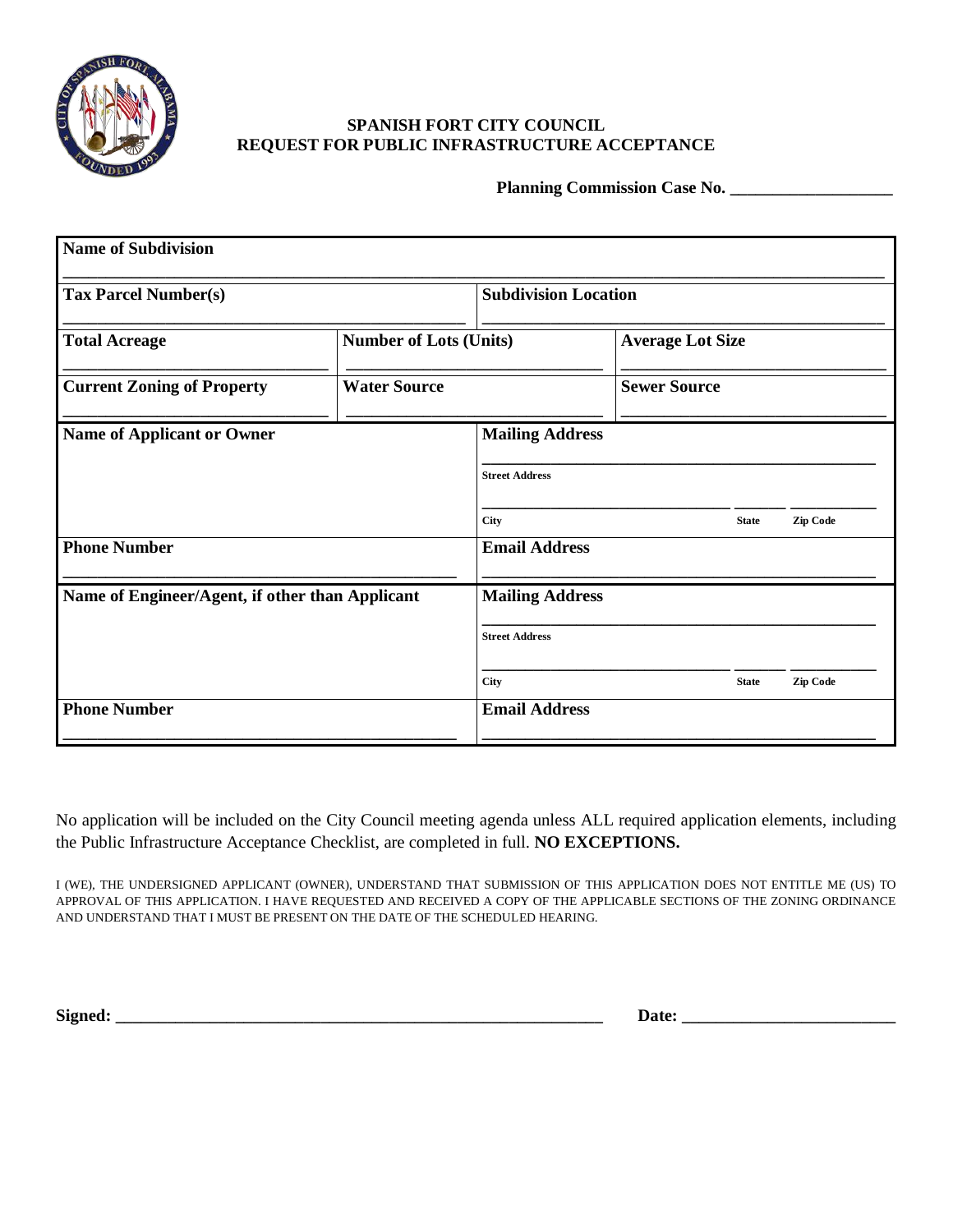| <b>ISH FORT</b> |  |
|-----------------|--|
|                 |  |
| ú               |  |
| ROU<br>Е        |  |

## **CITY OF SPANISH FORT APPLICATION CHECKLIST FOR ACCEPTANCE OF PUBLIC INFRASTRUCTURE**

Name of Subdivision: \_\_\_\_\_\_\_\_\_\_\_\_\_\_\_\_\_\_\_\_\_\_\_\_\_\_\_\_\_\_\_\_\_\_\_\_\_\_\_\_\_\_\_\_\_\_\_\_\_\_\_\_\_\_\_\_\_\_\_\_\_\_\_\_\_\_\_\_\_\_\_\_\_\_\_\_\_\_\_ Name of Applicant(s): \_\_\_\_\_\_\_\_\_\_\_\_\_\_\_\_\_\_\_\_\_\_\_\_\_\_\_\_\_\_\_\_\_\_\_\_\_\_\_\_\_\_\_\_\_\_\_\_\_\_\_\_\_\_\_\_\_\_\_\_\_\_\_\_\_\_\_\_\_\_\_\_\_\_\_\_\_\_\_ Tax Parcel No(s): \_\_\_\_\_\_\_\_\_\_\_\_\_\_\_\_\_\_\_\_\_\_\_\_\_\_\_\_\_\_\_\_\_\_\_\_\_\_\_\_\_\_\_\_\_\_\_\_\_\_\_\_\_\_\_\_\_\_\_\_\_\_\_\_\_\_\_\_\_\_\_\_\_\_\_\_\_\_\_\_\_\_\_

All applicable requirements in the Spanish Fort Subdivision Regulations, Article III, Section F, including but not limited to the following, shall be submitted to the Spanish Fort Building Department for review prior to placement on the Spanish Fort City Council's Agenda for consideration:

- 1. Completed application form, including this checklist
- 2. \_\_\_\_\_\_ Transmittal letter detailing request for public infrastructure acceptance.
- 3. \_\_\_\_\_\_ Maintenance Surety
	- a. Project Engineer's stamped construction estimate
	- b. \_\_\_\_\_\_ Maintenance bond totaling 40% of the Project Engineer's stamped construction estimate to become effective at the date of acceptance of public improvements by City Council to remain in effect for a period of no less than two years, with the exception of damage and/or defects.
- 4. \_\_\_\_\_\_ Performance bond, if required, to guarantee installation of improvements
- 5. \_\_\_\_\_\_ Performance Bond
	- a. \_\_\_\_\_\_ Project Engineer's stamped construction estimate
	- b. \_\_\_\_\_\_ Performance Bond totaling 125% of the engineer's estimated cost for sidewalks only, guaranteeing the construction of all sidewalks within two years of final plat approval.
- 6. \_\_\_\_\_\_ Written certification by Project Engineer verifying completion of all improvements in accordance with design plans and City regulations and standards
- 7. \_\_\_\_\_\_ Operation and Maintenance Plan Final copy recorded with associated Final Plat in the office of the Baldwin County Judge of Probate.